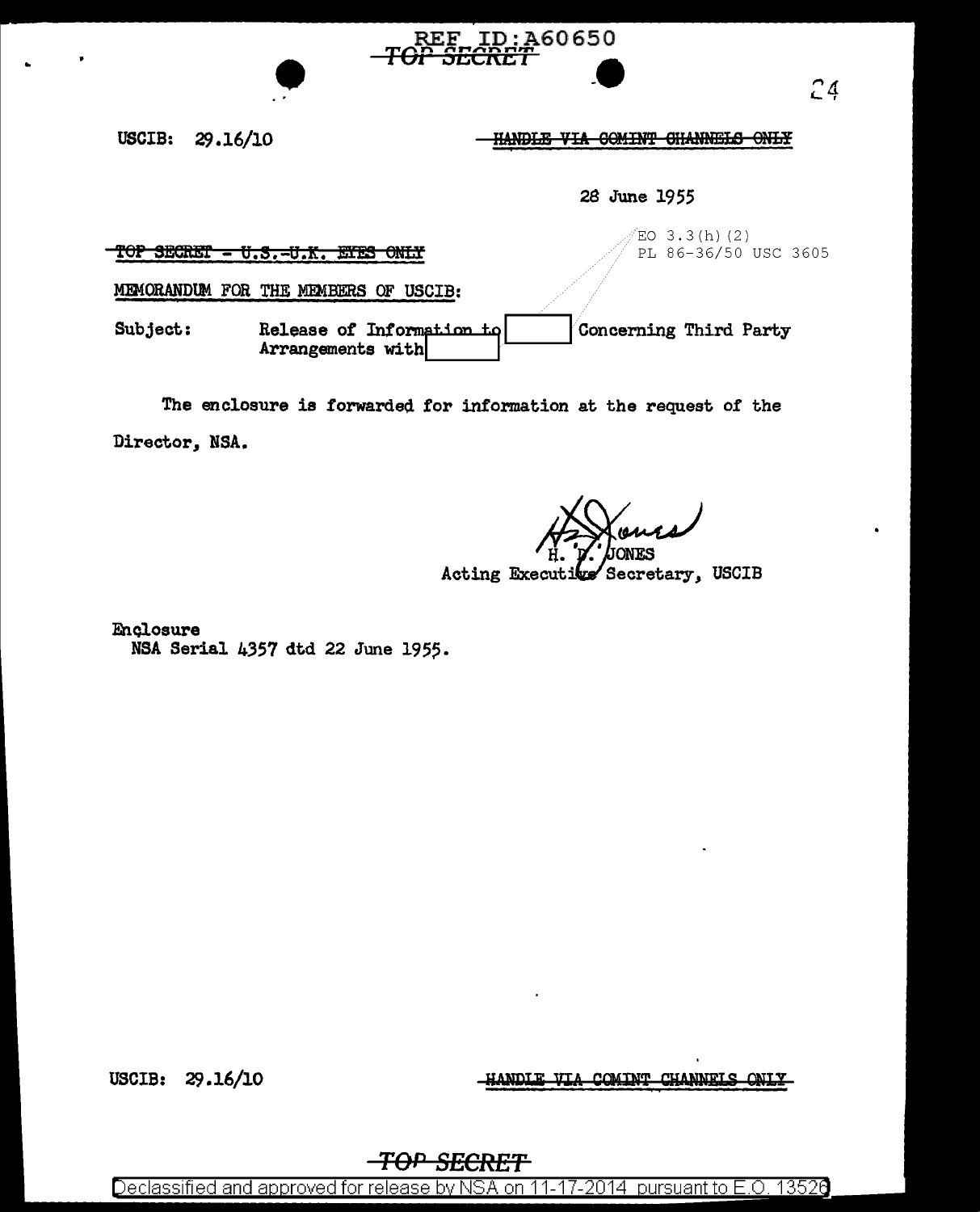

NATIONAL SECURITY AGENCY WASHINGTON 25, D. C.

Serial: 4357

22 JUN 1955

| <u>TOP SECRET - U.S.-U.K. ETES ONLY</u>                                                                                                                                                                                                                                                                                                                                                                                            | EQ $3.3(h)(2)$<br>PL 86-36/50 USC 3605 |
|------------------------------------------------------------------------------------------------------------------------------------------------------------------------------------------------------------------------------------------------------------------------------------------------------------------------------------------------------------------------------------------------------------------------------------|----------------------------------------|
| MEMORANDUM FOR THE ACTING EXECUTIVE SECRETARY, USCIB                                                                                                                                                                                                                                                                                                                                                                               |                                        |
| <b>SUBJECT:</b>                                                                                                                                                                                                                                                                                                                                                                                                                    |                                        |
| The following is submitted for your information:                                                                                                                                                                                                                                                                                                                                                                                   |                                        |
| USCIB 3.3/3 informed the Members of USCIB that Mr. G.G. Crean,<br>а.<br>Director of Communications Security, Canada, would be visiting London this<br>month for general intelligence discussions with U.K. SIGINT authorities.                                                                                                                                                                                                     |                                        |
|                                                                                                                                                                                                                                                                                                                                                                                                                                    |                                        |
| PL 86-36/50 USC b605The following specific questions were asked by                                                                                                                                                                                                                                                                                                                                                                 |                                        |
|                                                                                                                                                                                                                                                                                                                                                                                                                                    |                                        |
|                                                                                                                                                                                                                                                                                                                                                                                                                                    |                                        |
| In light of the answers set forth above,<br>$\mathbf{c}_{\bullet}$<br>whether we believed it would be objectionable to inform Canada in general<br>terms of the results of the 1954 UKUSA Conference. He said his note from<br>"home" stated their position would be strengthened if such information<br>could be imparted. He stated he felt all GCHQ wished to do was tell the<br>Canadians a conference had been held and that] | asked                                  |
|                                                                                                                                                                                                                                                                                                                                                                                                                                    |                                        |

HANDLE VIA COMINT CHANNELS ONLY-

Enclosure with USCIB 29.16/10 dtd 28 June 1955. TOP SECRET

 $\bullet$